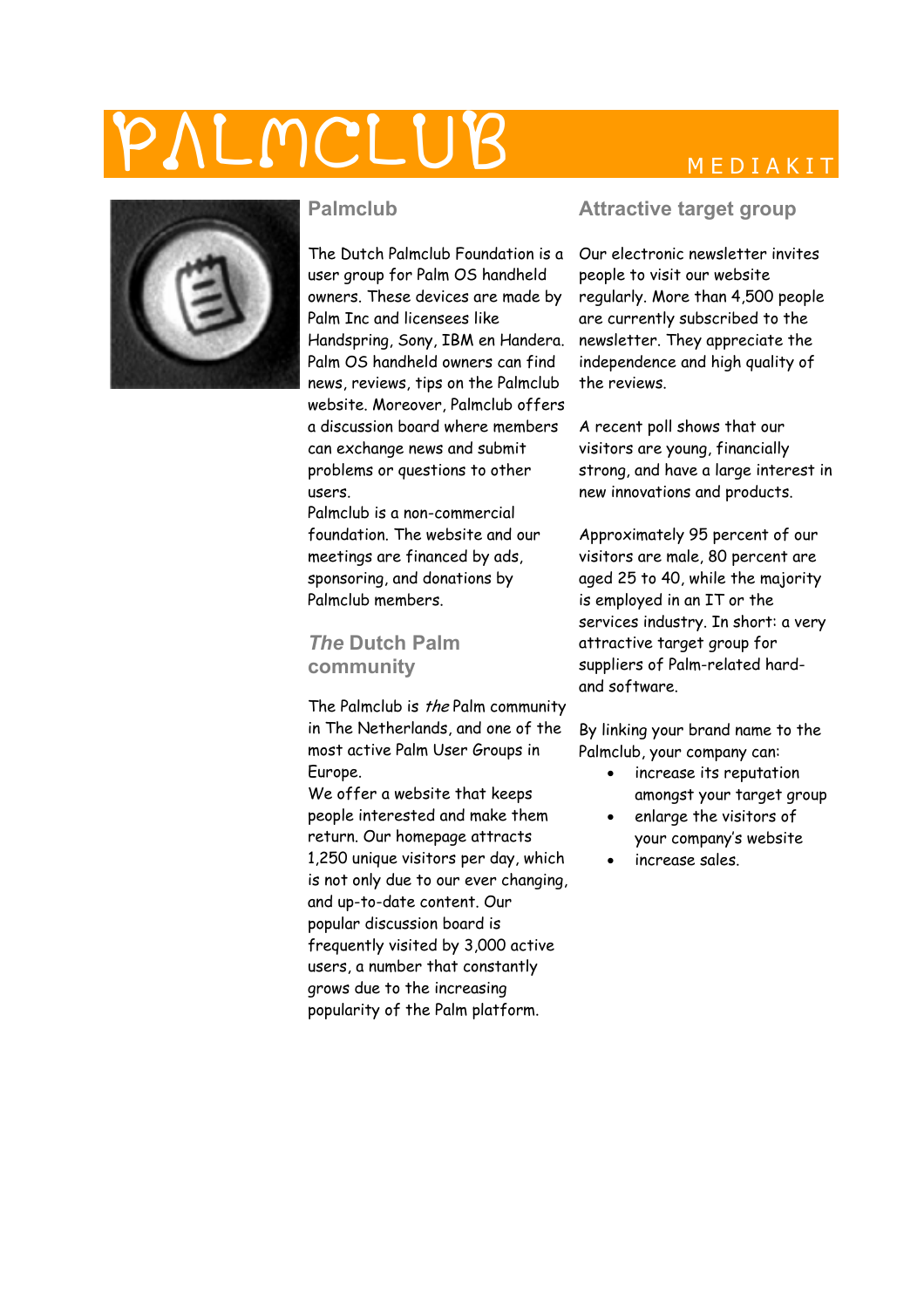## $\_MCLUB$ MEDIAKIT



### **Banner advertisements**

The Palmclub uses a state-of-theart advertisements engine (phpAds). As an advertiser you have real-time access to all statistics regarding your advertisements; anytime, anyplace. It is also possible to track the

advertisements with your own adtracking software.

#### **Statistics**

Up-to-date statistics of our [homepage,](http://v1.nedstatbasic.net/stats?AAv06wb1KCA3Xt2kLGTIPh92AWoA) [shop-page](http://v1.nedstatbasic.net/stats?AAv06gp3fJfE6dOUHzIan/bjlIaQ) and the [Top 10](http://pdaclub.nl/top10/) are directly accessible through Nedstat. Other information can be supplied on request.

#### **Banners**

Banners are placed at the top, or at the bottom of each page.

Each banner can be placed exclusively on a position, or rotated with other banner ads. All banners have a dimension of 486 x 60 pixels.

#### **Half banners**

A half-banner (234  $\times$  60 pixels) is placed along the side of a page. Half-banners are always placed exclusively.

#### **Buttons**

Buttons (120 x 60 or 120 x 90 pixels) are placed at the same positions as half-banners. Buttons are also placed exclusively.

#### **Newsletter**

The Palmclub has a monthly electronic newsletter full of tips, reviews and other Palm-related information.

Your product or service can be brought to the attention of more than 4,500 subscribers in an advertisement placed over a maximum of 8 lines of 79 characters each.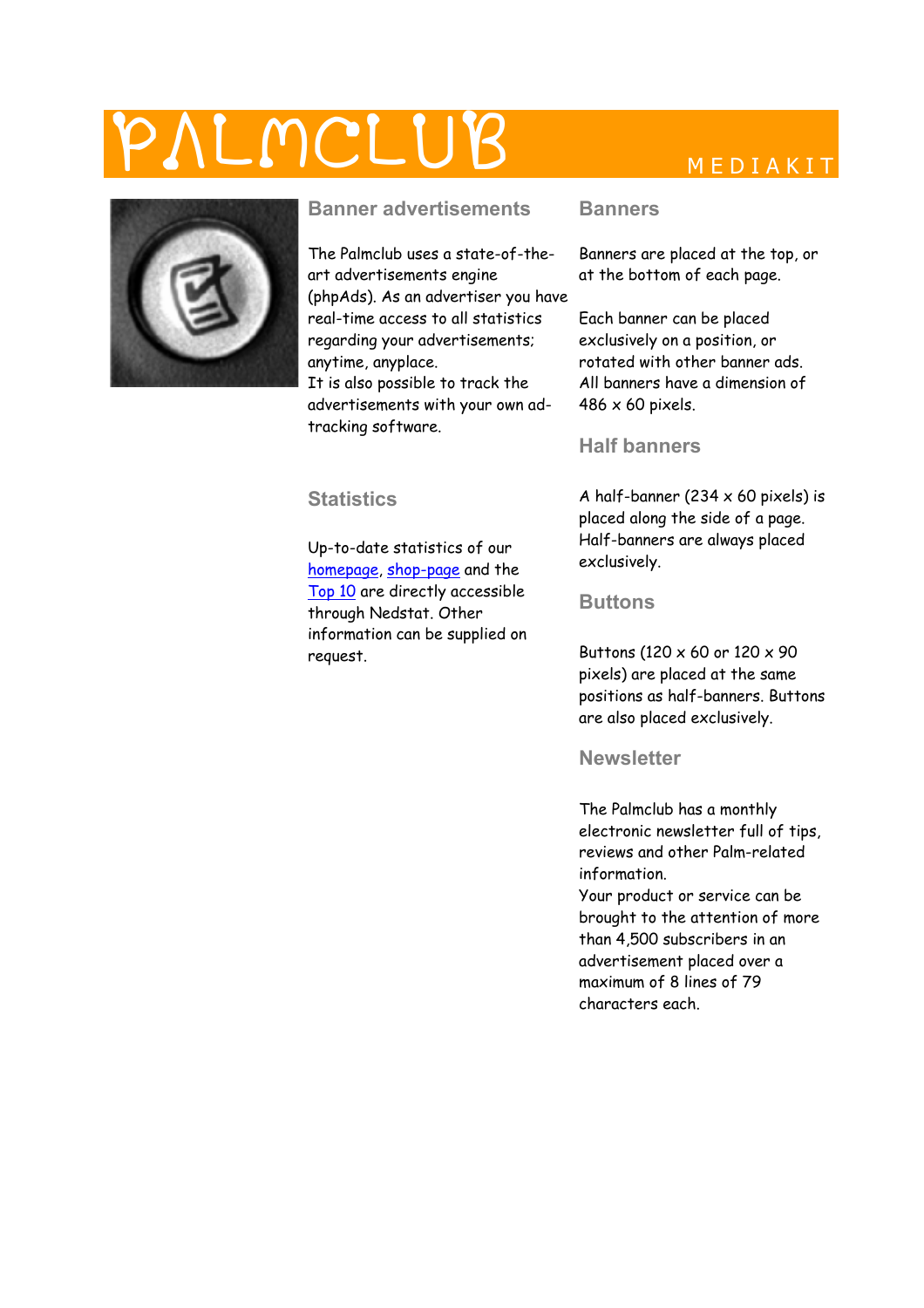## PALMCLUB MEDIAKIT

### Advertising Rates **Conditions Conditions**

| Homepage                                     | approx. 30.000 pageviews a month |
|----------------------------------------------|----------------------------------|
| Banner on top of page, exclusive             | € 453,78                         |
| Banner on top of page, rotating <sup>1</sup> | € 90,76                          |
| Banner bottom page                           | € 45,38                          |
| Button bottom left <sup>2</sup>              | € 34,03                          |

| Forum                            | approx. 35.000 pageviews a month, 3000 users |
|----------------------------------|----------------------------------------------|
| Banner on top of page, exclusive | € 453,78                                     |
| Banner on top of page, rotating  | € 90,76                                      |

| <b>Top 10</b>                   | approx. 8000 pageviews a month |
|---------------------------------|--------------------------------|
| Half banner on top of page      | € 45,38                        |
| Button bottom left <sup>2</sup> | € 34,03                        |
|                                 |                                |

| AvantGo Channel Navigator       | approx. 10.000 pageviews a month |
|---------------------------------|----------------------------------|
| Half banner on top of page      | € 250.00                         |
| Button bottom left <sup>2</sup> | € 50.00                          |

| <b>Shop page</b>                | approx. 6.000 pageviews a month |
|---------------------------------|---------------------------------|
| Banner on top of page           | € 68,07                         |
| Banner bottom                   | € 68,07                         |
| Half banner on top of page      | € 45,38                         |
| Button bottom left <sup>2</sup> | € 34,03                         |

| Newsletter                      | more than 4.500 subscribers |
|---------------------------------|-----------------------------|
| 8 lines, 79 characters per line | € 68.07                     |
| 4 lines, 79 characters per line | € 38.57                     |

<sup>1</sup> Rotating with five other ads

<sup>2</sup> 120 x 90 pixels possible

All amounts are in Euro, per month and excluding 19% VAT. Latest conversion rates for Euro to USD can be found at: <http://www.xe.com/ucc/>

#### **Discount**

A discount is given if you plan to advertise for a longer period of time. The discount can be up to 25%.

| advertisement for 3 months | 10% discount   |
|----------------------------|----------------|
| advertisement for 6 months | 17,5% discount |
| advertisement for one year | 25% discount   |

Palmclub will place your advertisement(s) within two days after receiving the banner(s).

Each party involved has a mutual term of notice of one month. Payment is due within 30 days after the advertisement has been placed.

The Dutch Palmclub Foundation has the right to refuse an advertisement and only accepts banners that are compliant to our [statutes](http://www.palmclub.nl/statuten.shtml).